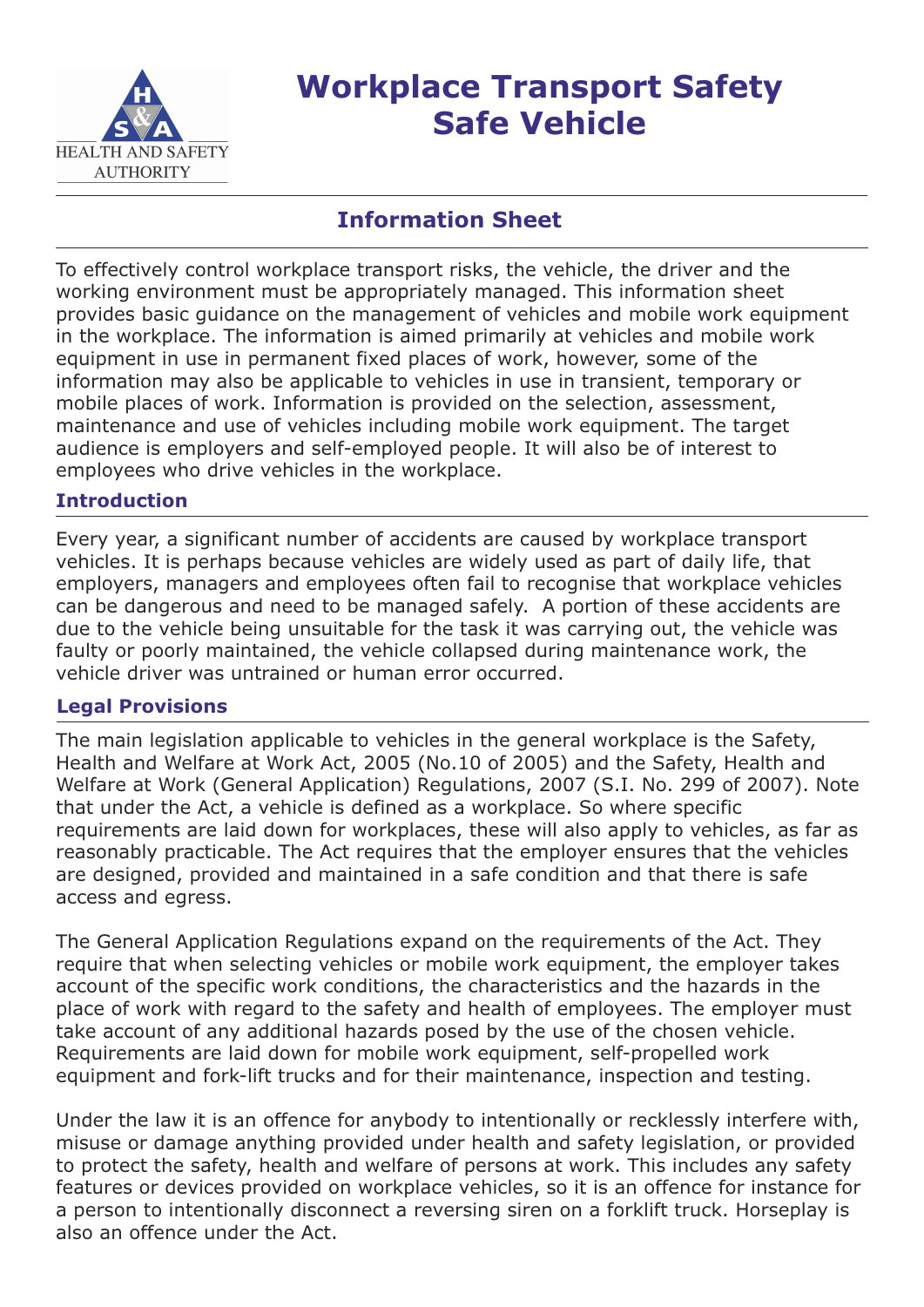*Note the above is not an exhaustive list of legislation that is applicable to workplace transport vehicles. Other relevant legislation for example, the carriage of dangerous goods by road, construction and quarries legislation may also be applicable to your operation and may specify particular legal requirements for vehicles.*

#### **As an employer/person in control of a place of work what must I do?**

- -Carry out a written risk assessment of workplace transport hazards. In conducting the workplace transport risk assessment, the vehicles and mobile work equipment in use in the workplace must be evaluated and assessed.
- -If purchasing a vehicle or mobile work equipment, assess them to ensure that they are safe and suitable for their purpose and do not create an additional hazard when introduced into the workplace.
- -Ensure that the vehicles and mobile work equipment are adequately maintained throughout their working life and that maintenance records are kept. Retain the manufacturer's instruction handbook for the life time of the vehicle or mobile work equipment. Ensure that the handbook is readily accessible to the drivers, operators and maintenance staff. If selling on the vehicle or mobile work equipment, ensure that the handbook is passed on to the new owner.
- -Carefully select, train and authorise drivers. Keep written records of training provided and authorisations granted. Ensure that drivers have adequate instruction, training and information to operate the vehicles and any attachments that they use. Provide guidance on good posture and where appropriate information on how to adjust the seat correctly.
- -If contracting or leasing vehicles or mobile work equipment, specify safety standards for them such as maintenance and safety feature requirements. Consider including these as requirements in any contracts.

#### **What should be considered when purchasing or assessing workplace transport?**

Prior to purchasing/assessing any workplace transport for your work activities, it is essential to analyse what requirements will be necessary to ensure that the vehicle or mobile work equipment can carry out the work and is suitable for the workplace and the driver. The easiest way of doing this is to prepare a specification for your workplace transport. The vehicle and mobile work equipment must be the correct type and size for the work activities and the workplace. Consult with employees, especially vehicle drivers and operators prior to the selection, purchase or assessment of any workplace transport.

In general, the overall standard of vehicles used in the workplace should be at least as good as for the public roads. If such a standard cannot be met, consider whether the vehicle needs to be replaced with a new, safer model. When purchasing a vehicle ensure that they are equipped with the best safety features possible.

When evaluating and assessing the vehicle take account of the following issues:

-Ergonomic requirements: ensure that there is appropriate seating that is safe and allows for driver comfort.

-Access and egress: safe means of access and egress to the cab and other accessed vehicle parts are essential. Request well designed access such as slip resistant steps and hand holds, when purchasing vehicles.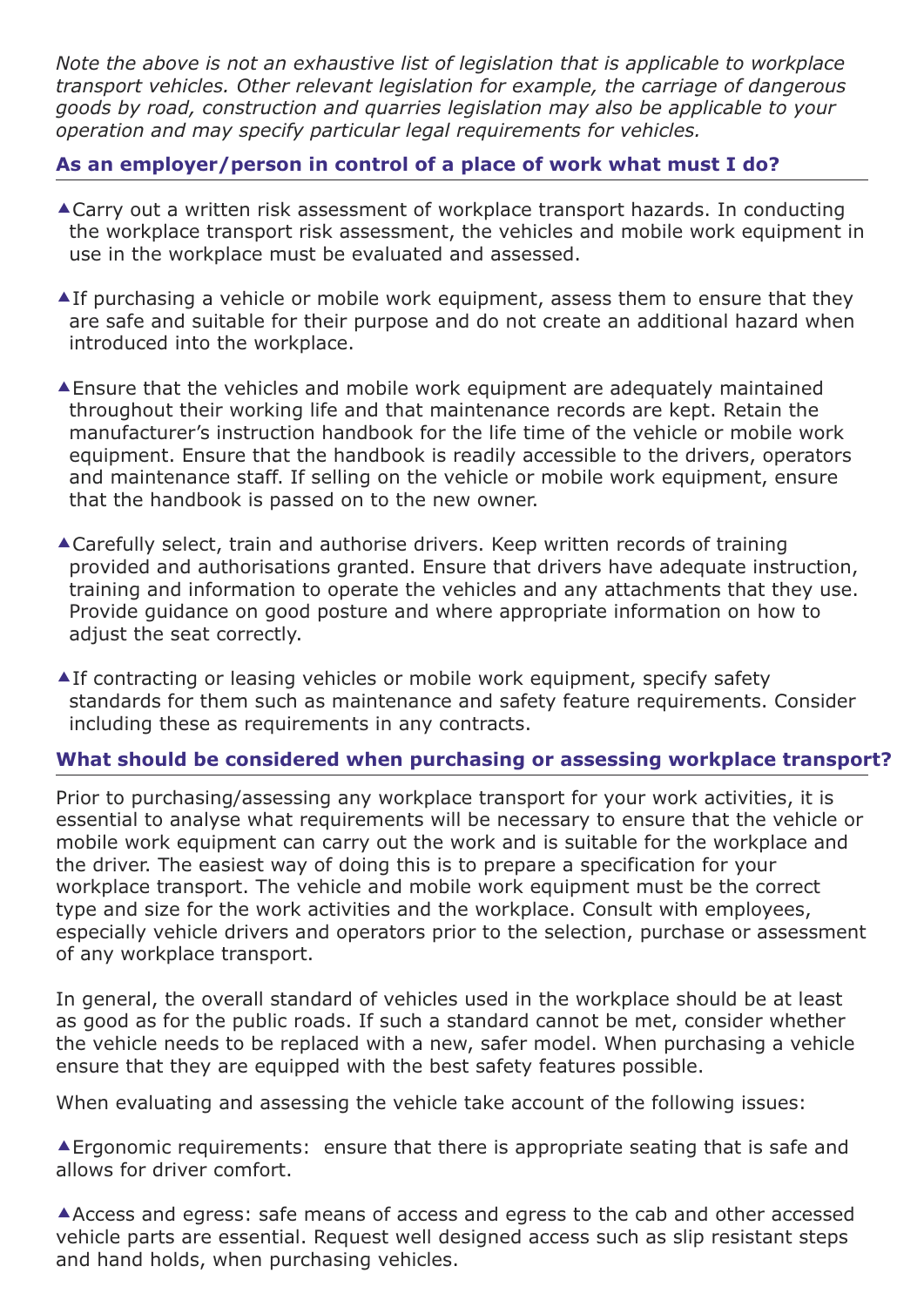- -Guarding: ensure that dangerous parts such as exposed exhaust pipes, chain drives, power take off (PTO) shafts are adequately guarded.
- -Driver's field of vision: driver's should be able to see clearly all around their vehicle, if visibility is limited, specify extra visibility aids if not standard vehicle issue. Mirrors, CCTV or visibility aids such as radar, ultrasonic or colour recognition systems may be of assistance to the driver.
- -Driver protection: provide Falling Object Protection Systems (FOPS) and Roll Over Protection Systems (ROPs) where required. In certain situations, the vehicle cab may not be sufficient to protect the driver and may require special reinforcement.
- -Vehicular attachments: ensure attachments are suitable for the task and compatible with the vehicle.
- -Vehicle stability: the vehicle should be stable under all foreseeable operating conditions.
- -Safety Features: Ensure that appropriate standard safety features such as horns, lights (including reversing lights) and seatbelts are provided as required. Consider requesting high visibility seatbelts which will assist in monitoring their use. Consider having speed restrictors fitted.

Alarm systems that sound if the driver attempts to leave the vehicle without applying the handbrake should also be considered. Ensure that the steering and braking systems are suitable and effective. Ensure that the vehicle controls are adequate so that the vehicle can be turned off quickly and safely and that it cannot be started accidentally.

- -Environmental protection: Ensure that adequate driver protection is provided against inclement weather, cold, noise, dust, fumes and vibration as necessary.
- -The workplace: some vehicles may not be suitable for certain work situations for instance; gas or petrol powered forklift trucks are unsuitable for use in confined areas or potentially flammable atmospheres.
- -Vehicle colour and markings: consider bright conspicuous colours and markings that will ensure that the vehicle stands out and can be seen in poor visibility conditions or at a distance.
- -Loads: ensure that the vehicle is capable of taking the full weight and size of everything that it may be required to carry and that adequate driver protection against possible shifting loads is provided. Ensure that adequate anchor points are provided for securing loads properly.

Failure to take account of the above issues at the purchasing stage may prove very costly if adjustments and retrofitting have to be made at a later date. Prior to retrofitting any vehicle, consult the manufacturer and ensure that any work is carried out by a competent person. If retrofitting a vehicle ensure that the structural integrity of the vehicle is not affected and that the actual retrofitting operation is safe, for instance, if carrying out welding on a vehicle ensure that there is no risk of explosion.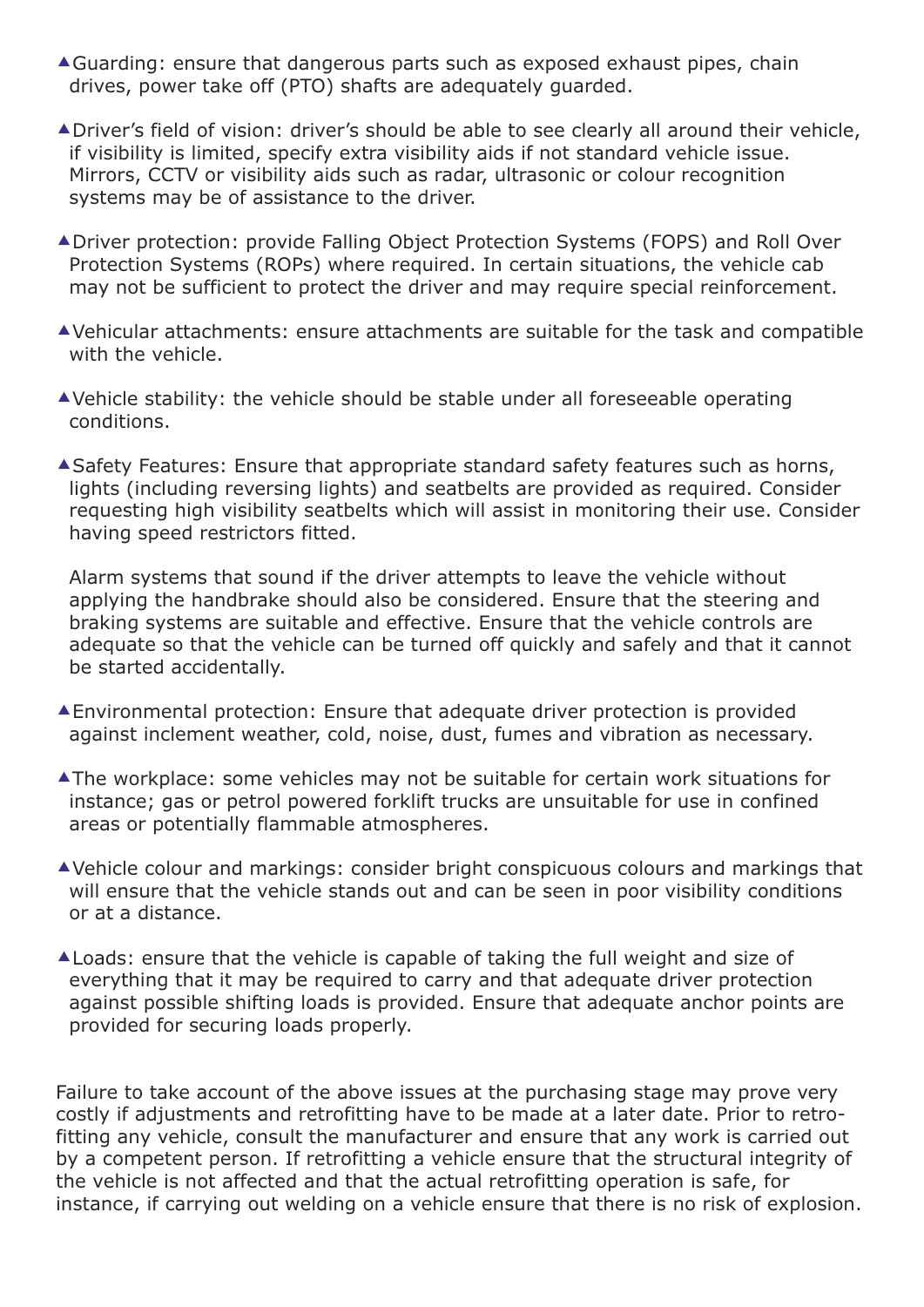#### **Vehicle Maintenance**

In order to prolong the life of the vehicle and ensure that the vehicle is safe to drive, regular vehicle maintenance is required. The extent of maintenance will vary with each vehicle but at a minimum should involve basic safety checks and planned preventative maintenance. Planned preventative maintenance will prevent accidents and delays due to mechanical failure, minimise repair downtime and prevent excessive wear and breakdown.

- -Drivers and operators are usually the first people to notice when a vehicle defect develops. Drivers should carry out basic safety checks prior to driving their vehicle. Basic safety checks would normally include checking tyres, windscreen wipers, washers, lights, indicators and warning devices. A simple checklist may be of assistance in conducting the checks. Ensure that drivers have adequate instruction, information and training to perform such checks.
- -Vehicle attachments should be regularly inspected for damage and wear. Guards, safety devices and controls must be maintained.
- -Appropriate procedures should be in place to ensure that vehicles are kept clean in order to ensure good visibility for the driver and also to facilitate detection of any loose, worn or defective parts. Vision should not be obstructed by inappropriately placed pendants or stickers on windows.
- -Thorough examinations by a competent person may be legally required for certain types of vehicles and work equipment. For example, under the Safety, Health and Welfare at Work (General Application) Regulations, 2007, tailboard goods lift and forklift trucks (if not used to lift persons) must be thoroughly examined every 12 months.
- -Regular preventative maintenance, in accordance with the manufacturer's recommendations, should be planned and carried out at predetermined intervals. Such intervals will usually be based on time (hours of use) or distance (Kilometres).
- All repairs, modification, maintenance or servicing must be carried out by a competent person.
- -Maintenance and service records must be kept for all workplace vehicles. If some vehicle defects occur frequently, the root cause should be investigated.

#### **Safe Systems of Work**

- -Appropriate safe systems of work must be put in place to ensure that adequate precautions are in place when carrying out vehicle maintenance. The systems of work must ensure that the maintenance operator and method of work is safe and that the vehicle cannot run away or that the vehicle or any raised parts cannot collapse.
- -Ensure safe systems of work are in place for vehicle operations including parking, refuelling and battery charging. If vehicles are parked up or left unattended ensure that keys are not left in the vehicles. Put in place a key control system to ensure that access to keys is restricted and controlled to authorised users only.